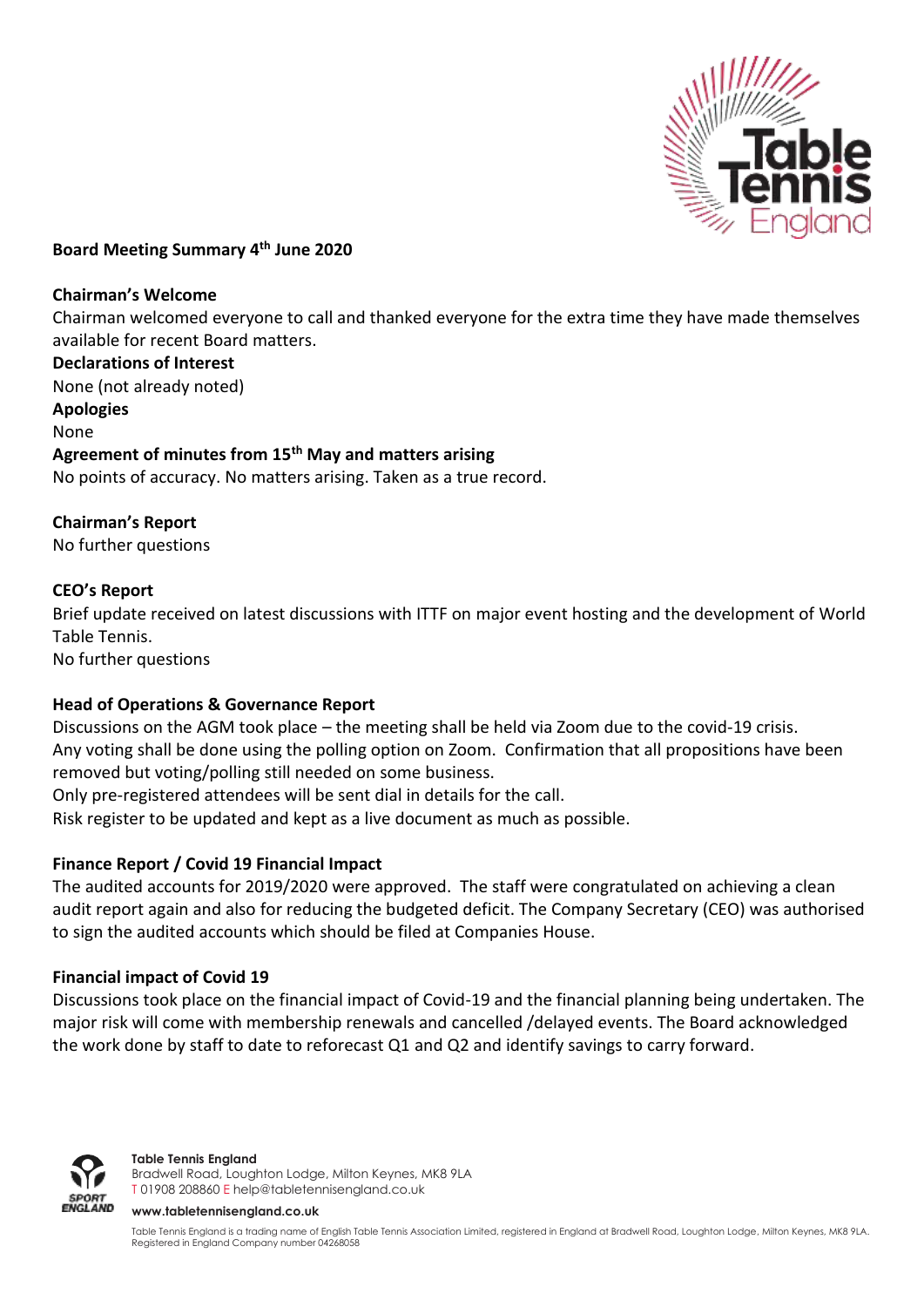

## **MAG**

SV advised that appointment of the three vacancies has been held back so it didn't clash with the current Director Election. The process will commence shortly.

The annexe submitted by MAG asking if they can take on board the IT Strategy was discussed. The outcome was that SV is to speak with Neil Hurford and work out a strategic project brief.

# **ETTU Committee Nominations**

Discussions on the ETTU committee nominations took place and the impact of how our influence on various committees' benefit TTE in line with our international relations strategy. Nominations as proposed were approved and forms to be sent to ETTU by deadline.

# **TT365 / Tees Sport**

SD advised she had spoken with Alan Ransome regarding the potential conflict of interest with his/Tees Sport sponsorship and public support of TT365. Tees Sport is an important partner and sponsor of the association. Leagues are obviously able to choose which management system they would like to use but the Board raised a concern that should there be any call for leagues/members to disaffiliate that would damage the association and the regulation of the sport. A letter is to be written to confirm the Board's view that a conflict exists and it will monitor the situation.

# **New Season Planning**

It was agreed by all that we continue to plan to start the new competition season as of Sept 2020 and communications are kept clear and as up to date as possible. Ensure the cancellation process/dates and refund policy is well published.

Discussions then took place on the British League and rebates. More financial informed required. *Post note - decision made electrically 24 hours later to award £60 rebates against next season entry fees.*

## **Competitions Review**

The Board approved the written brief. Principles of the review include to make the structure more sustainable and reduce the financial cost to the association.

The process for the review not yet defined.

# **European Youth Championships**

Rolled over to next meeting on 19<sup>th</sup> June as still waiting for ITTF decision on resumption of international competition. Also waiting for ETTU clarification on the event format etc.



**Table Tennis England**

Bradwell Road, Loughton Lodge, Milton Keynes, MK8 9LA T 01908 208860 [E help@tabletennisengland.co.uk](mailto:help@tabletennisengland.co.uk)

**[www.tabletennisengland.co.uk](http://www.tabletennisengland.co.uk/)**